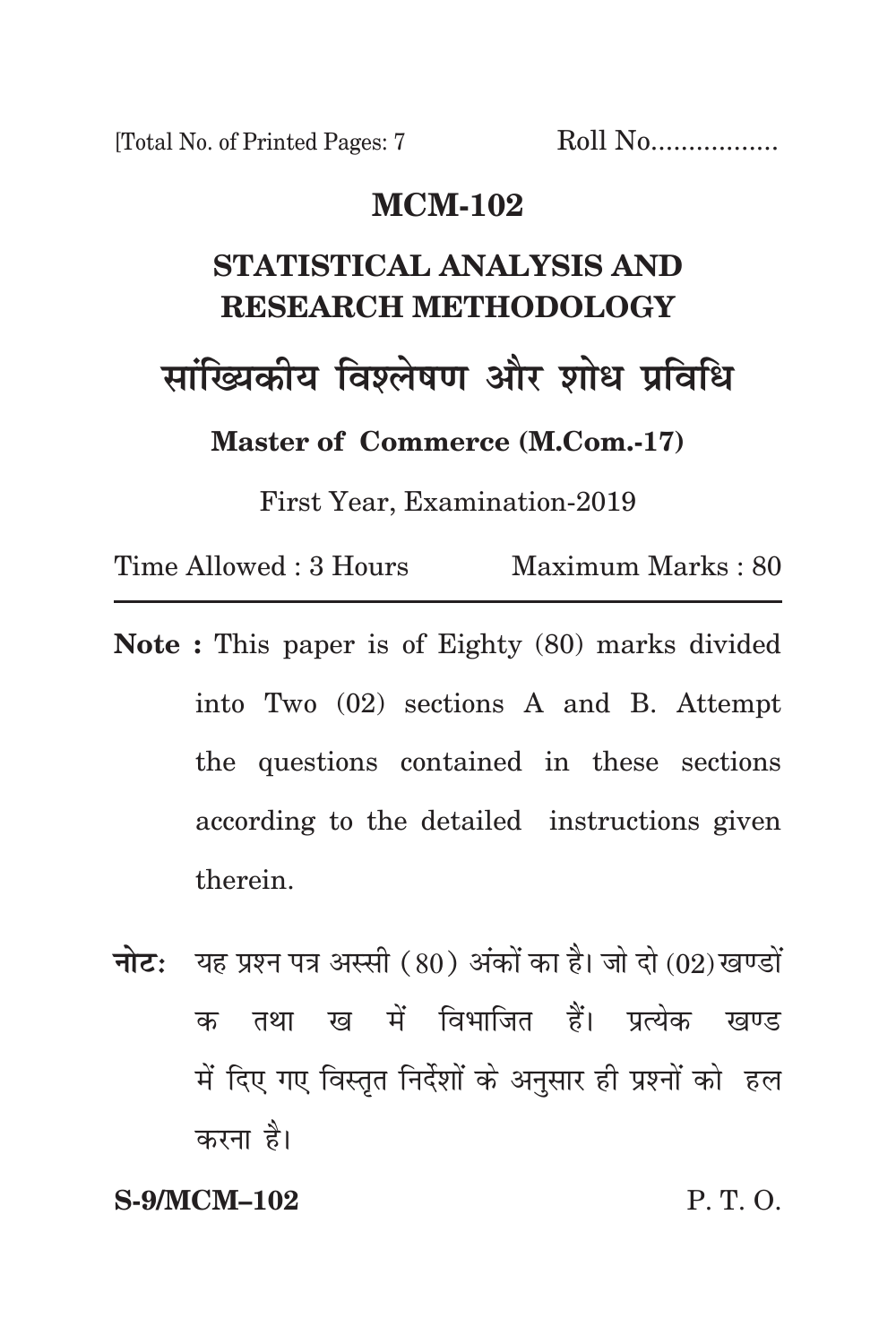# Section-A/**खण्ड-** 'क'

 $(Long answer type questions/ रीर्घ उत्तरीय प्रश्न $)$$ 

- Note: Section-'A' contains Five (05) long Answer type questions of Fifteen (15) marks each. Learners are required to Answer any three (03) questions only.  $(3 \times 15 = 45)$
- नोट: खण्ड-'क' में पाँच (05) दीर्घ उत्तरों वाले प्रश्न दिए गए हैं, प्रत्येक प्रश्न के लिए पन्द्रह (15) अंक निर्धारित हैं, शिक्षार्थियों को इनमें से केवल तीन (03) प्रश्नों के उत्तर देने हैं।
- 1. Define sampling. Why is sampling essential in statistical investigations? Describe most popular and important method of sampling.

**S-9/MCM–102** 2 प्रतिचयन को परिभाषित कीजिए। सांख्यिकीय अनसंधानों में प्रतिचयन क्यों आवश्यक है? प्रतिचयन की अधिक प्रचलित तथा महत्त्वपूर्ण विधियों का वर्णन कीजिए।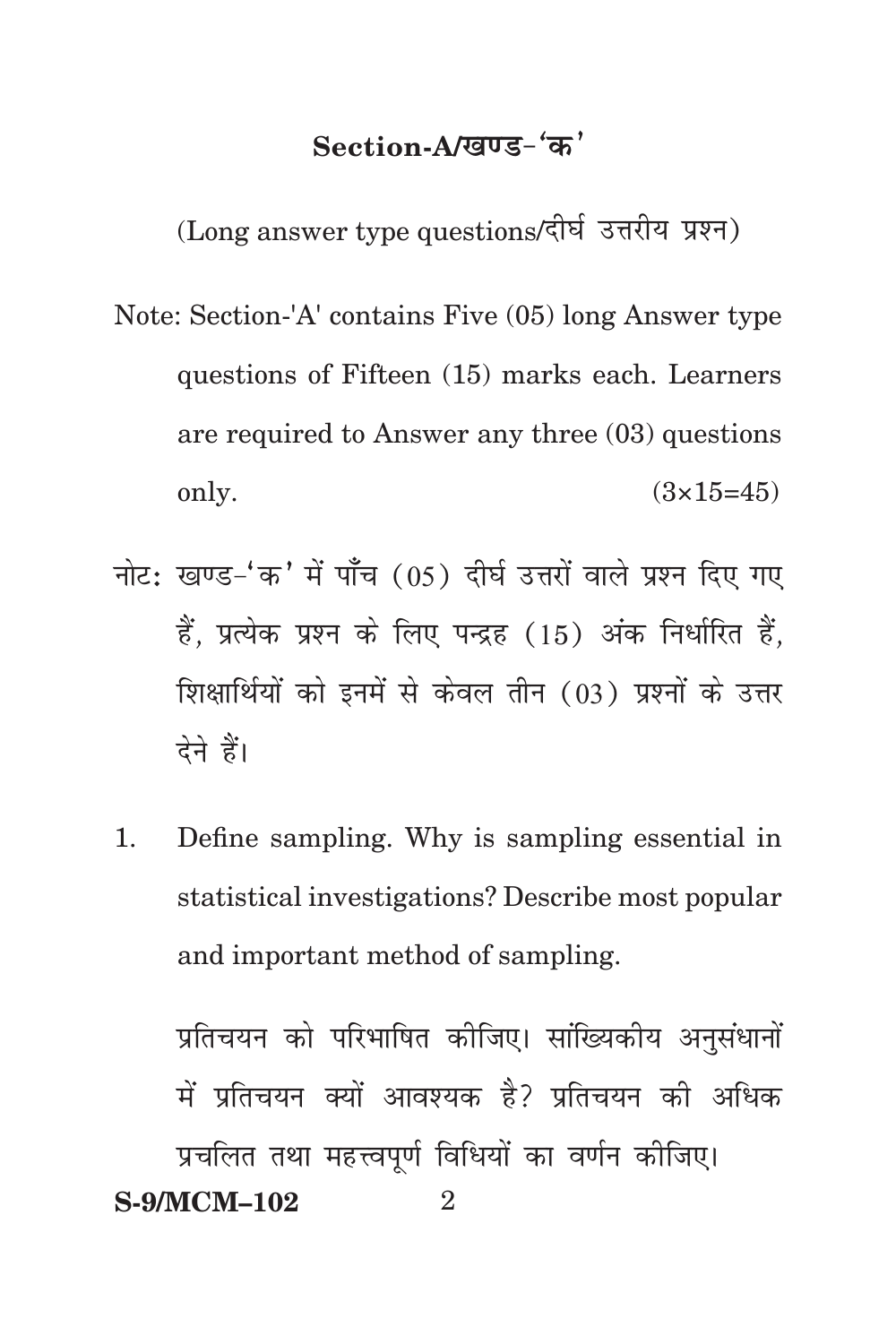2. What do you understand by theoretical frequency distribution? Describe the salient features of Binomial, Poisson and Normal distribution.

सैद्धांतिक आवृति वितरण से आप क्या समझते हैं? द्विपद बंटन प्वॉयसन बंटन और प्रसामान्य बंटन के प्रमख लक्षणों का वर्णन कीजिए।

3. Explain the meaning and use of analysis of variance. How is an analysis of variance table set-up and how is a test based on it performed? What are the assumptions of this test?

प्रसरण विश्लेषण का अर्थ एवं उपयोगिता की व्याख्या कोजिए। प्रसरण विश्लेषण सारणी को रचना किस प्रकार होती है और उस पर आधारित जाँच कैसे की जाती है? इस परीक्षण की कौन-कौन सी मान्यताएँ हैं?

# **S-9/MCM–102** 3 P. T. O.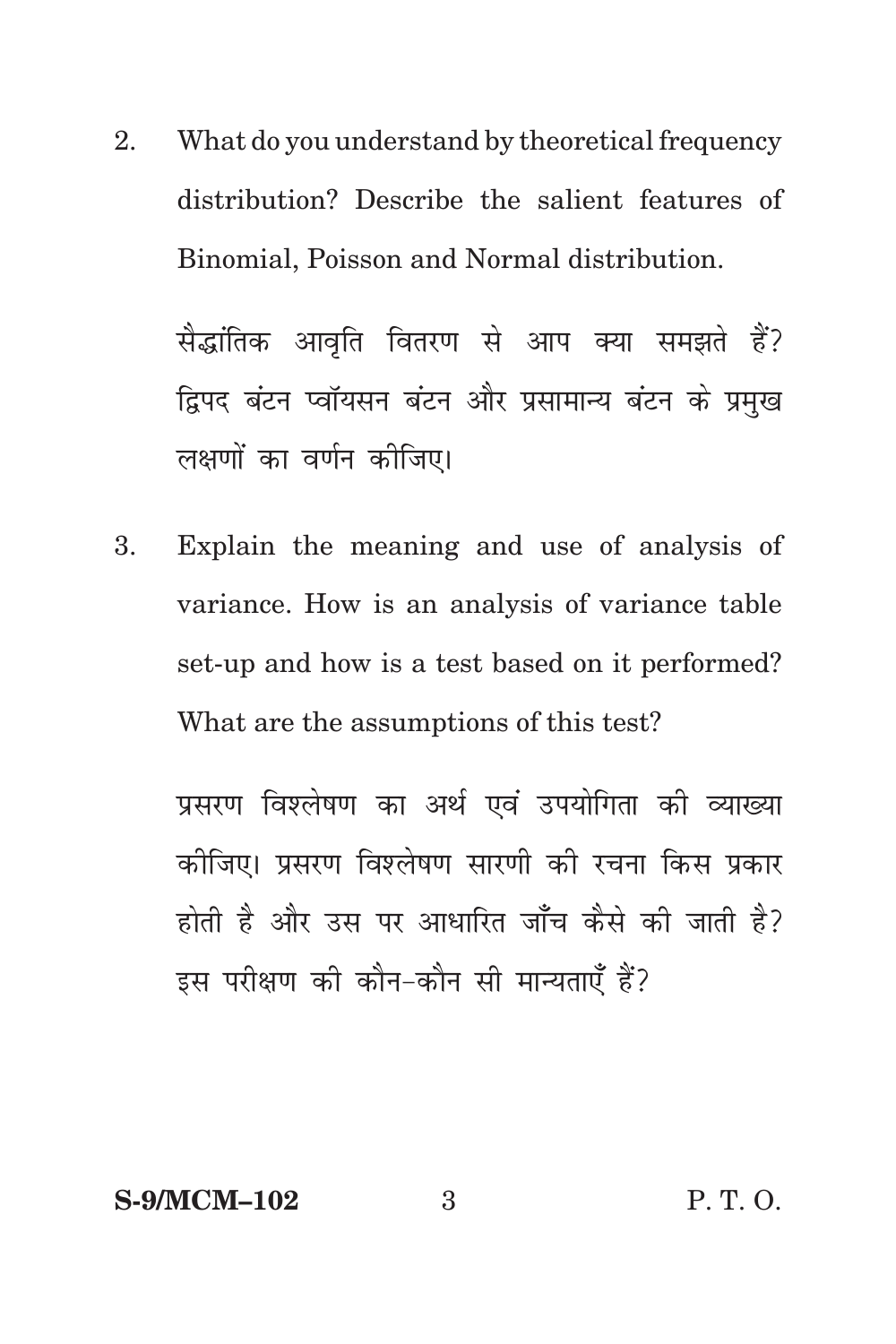4. By using Chi-square test, find out whether there is any association between income level and type of schooling. Chi-square at  $5\%$  for 1 d.f. = 3.841. काई-वर्ग जाँच द्वारा ज्ञात कीजिए कि क्या आय स्तर तथा शिक्षा पद्धति में कोई सम्बन्ध है:

| Income           | Public School Govt School |              |
|------------------|---------------------------|--------------|
| आय               | निजी स्कूल                | सरकारी स्कूल |
| $\rm Low/$ निम्न | 200                       | 400          |
| High/उच्च        | 1000                      | 400          |

5. What is research methodology? Explain the steps in scientific research process. Also explain about the review of literature.

शोध पद्धति क्या है? वैज्ञानिक अनुसंधान प्रक्रिया के चरणों को व्याख्या कोजिए। साहित्य को समीक्षा को व्याख्या भी कोजिए।

### **S-9/MCM–102** 4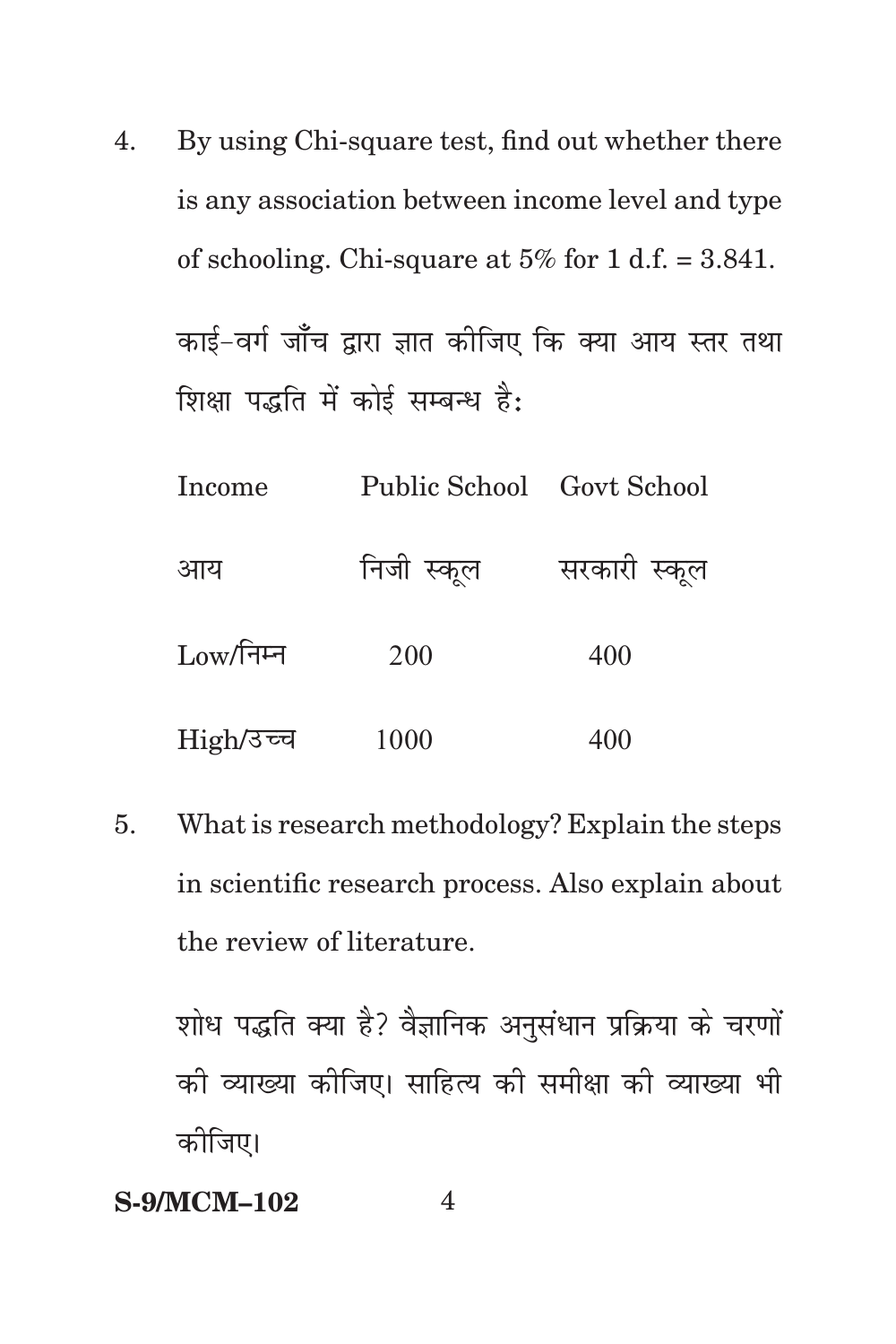#### **Section-B/खण्ड-ख**

(Short answer type questions/ लघु उत्तरीय प्रश्न)

- Note: Section -'B' contains Eight (08) short Answer type questions of Seven (07) marks each. Learners are required to answer any Five (05) questions only.  $(5 \times 7 = 35)$
- नोट: खण्ड-'ख' में आठ (08) लघु उत्तरीय प्रश्न दिए गए हैं. प्रत्येक प्रश्न के लिए सात (07) अंक निर्धारित हैं शिक्षार्थियों को इनमें से केवल पाँच (05) प्रश्नों के उत्तर देने हैं।
- 1. Importance of Sampling in Business Problems. व्यावसायिक समस्याओं में प्रतिचयन का महत्त्व।
- 2. Characteristics of Theoretical Frequency Distribution.

**S-9/MCM–102** 5 P. T. O. सैद्धांतिक आवृति वितरण की विशेषताएं।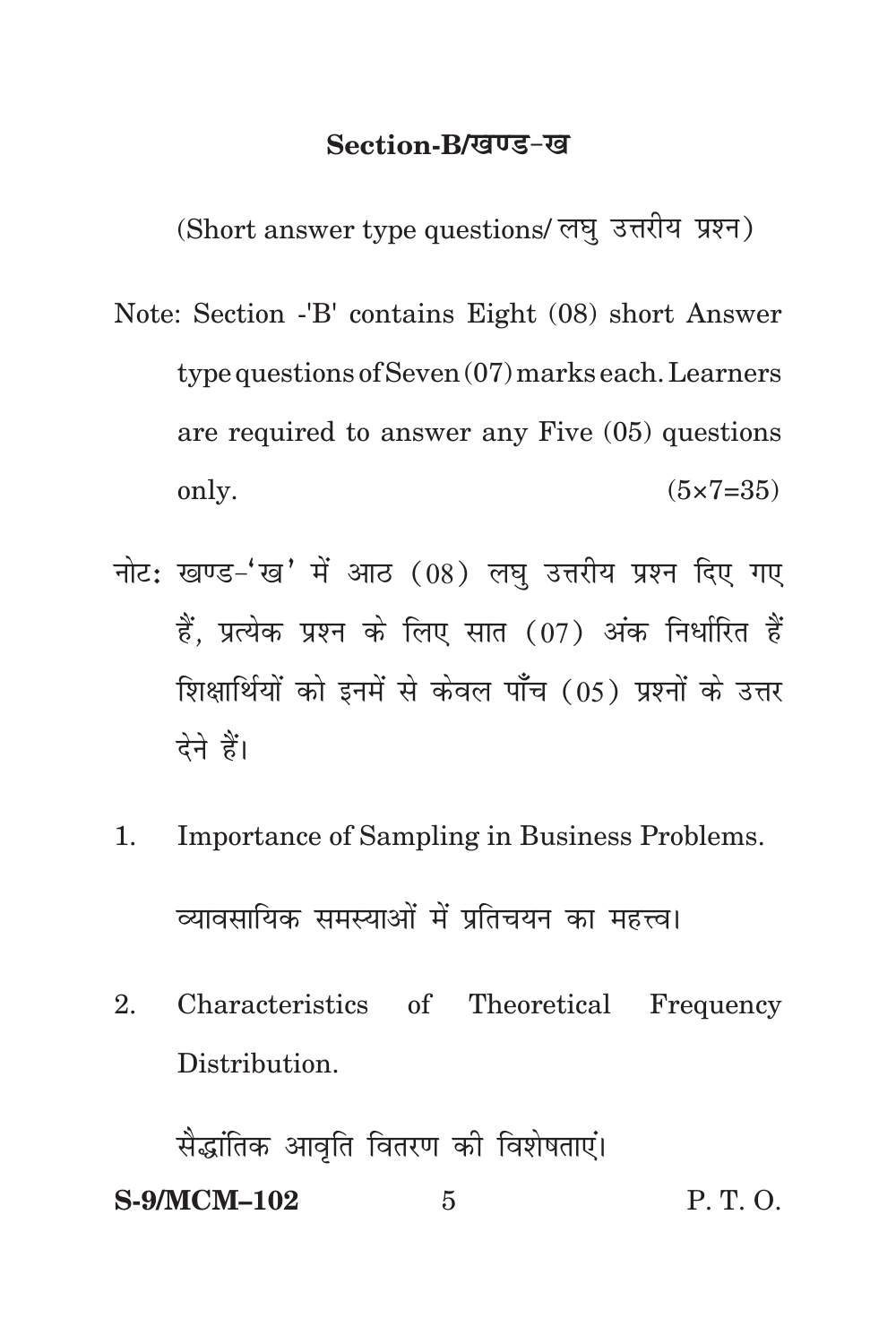3. Significance of Standard Error in Statistical Theory.

सांख्यिकीय सिद्धांत में प्रमाप त्रूटी का महत्त्व।

Similarities and Dissimilarities between Z and t  $\overline{4}$ . distribution.

Z और t बंटन के मध्य समानताएँ और असमानताएँ।

Technique of Analysis of Variance for data with 5. Two-way Classification.

समंको दो-मार्गीय वर्गीकरण में प्रसरण विश्लेषण की प्राविधि।

6. Basic Principles underlying Control Charts in Context of Statistical Quality Control. सांख्यिकीय गण-नियंत्रण के सन्दर्भ में नियंत्रण चार्टों के आधारभूत सिद्धांत।

### **S-9/MCM-102**